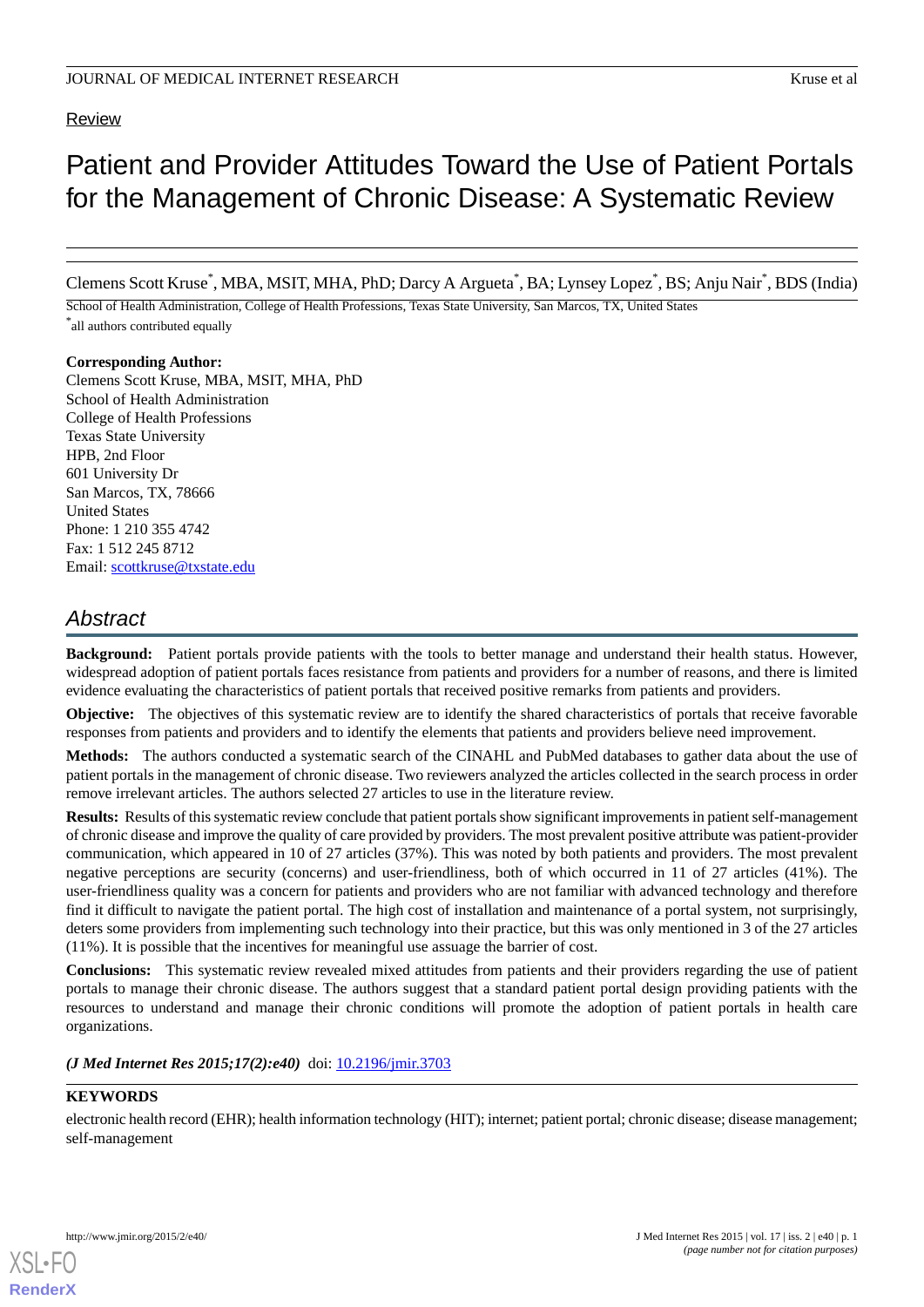# *Introduction*

As of 2012, about half of all adults in the United States suffer from one or more chronic diseases [\[1](#page-7-0)]. The top 10 chronic conditions are hypertension, coronary heart disease, stroke, diabetes, cancer, arthritis, and hepatitis [[1](#page-7-0),[2\]](#page-7-1). Chronic conditions affect any individual regardless of age, race, or socioeconomic status, although it was noted that co-morbidity increases with age and prevalence is higher among non-Hispanic white adults [[1\]](#page-7-0). Individuals suffering from more than one chronic disease usually have multiple providers and consume more medical services such as hospitalizations, office visits, and medications, which lead to higher health expenditures [[2,](#page-7-1)[3](#page-7-2)].

The concept of a patient portal has asserted its presence in literature for the last several years. The US government provides a rather clear definition of a patient portal: "a secure online website that gives patients convenient 24-hour access to personal health information from anywhere with an Internet connection" [[4\]](#page-7-3). The patient portal differs from a personal health record (PHR), however, in terms of ownership. The data in a patient portal are owned and managed by the health care organization along with the electronic health record (EHR) [[4\]](#page-7-3). The advantage of a portal over a PHR is that the data are updated whenever there are updates on the EHR, while the data in a PHR are only updated when the patient updates them. Patient portals offer many features, and health care organizations can choose different features of even the same vendor solution. The basic portal enables a patient to access his/her information such as recent office visits, discharge summaries, medications, immunizations, allergies, and lab results, and the more advanced portals enable a patient to request prescription refills, schedule non-urgent appointments, and exchange secure messaging with his/her provider [[4\]](#page-7-3).

Features enabled by patient portals are intended to improve quality and access to health care by engaging patients to be more active in managing and monitoring their health [\[3-](#page-7-2)[6\]](#page-7-4). Many health care systems have piloted or implemented patient portals with emphasis on secure communication to assist patients with the management of their own health and to improve the coordination of care across multiple providers [[3](#page-7-2)[,7](#page-7-5),[8\]](#page-7-6). Patients may communicate electronically with their provider, access personal health records (PHR), receive lab results, request for medication refills, schedule appointments, and learn more about their health [\[7](#page-7-5),[9](#page-8-0)[,10](#page-8-1)]. Some portals allow patients to monitor their own health by entering their daily blood sugar levels or weight loss progress, which give patients a greater sense of empowerment in the management of their conditions [[10-](#page-8-1)[12](#page-8-2)].

In 2009, less than 5% of hospitals utilized a Web-based patient portal [\[13](#page-8-3)]. Since Congress passed the Health Information Technology for Economic and Clinical Health Act (HITECH) in 2009, patient portal adoption has gained greater attention as it enables a secure means of continuous patient-centered care [[3](#page-7-2)[,8,](#page-7-6)[10](#page-8-1)[,11](#page-8-4)]. Innovations in health information technologies (HIT) allow providers to implement electronic PHRs to deliver targeted patient education for disease management and to support provider decision-making [[14](#page-8-5)[-16](#page-8-6)]. Patient health coaching has emerged as an effective service to educate patients on their chronic conditions, provide eVisits, and strengthen the patient and provider relationship [[17-](#page-8-7)[19\]](#page-8-8).

Current research of patient portals has revealed mixed feelings among patients and providers who use Web-based patient portals to monitor their chronic conditions [\[20](#page-8-9)]. Despite potential advantages to providing personalized patient-centered care, health care providers are concerned about the increasing workloads to meet patient demands, lost profits, insufficient security, and the high cost of acquiring and maintaining a patient portal system [\[8](#page-7-6),[13,](#page-8-3)[16](#page-8-6),[21\]](#page-8-10).

The purpose of this research is to conduct a systematic literature review to identify provider/patient attitudes toward the use of patient portals for the management of chronic disease. The review will also identify portal features that received favorable responses from patients and providers, and it identifies the portal services that patients and providers find valuable but believe need improvement.

# *Methods*

# **Overview**

The search and selection process of the articles used for this review are illustrated in [Figure 1.](#page-2-0) The authors conducted a systematic search using PubMed and CINAHL research databases. A conscious decision was mutually made between researchers to omit Google Scholar in the search because it has an extremely primitive filter capability. The number of key search terms, even when incorporating Boolean operators, creates a highly complex query. Qualitative and quantitative studies and reviews published between January 2004 and July 2014 were included to increase the chance of capture of academic articles on the topic. The broad search terms used included "patient portals", "internet portals", "web-based communication", and "chronic disease". These terms were chosen from MeSH. Quotation marks for exact phrases and Boolean search operators were included. Because PubMed queries MEDLINE, we excluded MEDLINE from the CINAHL search. The initial search yielded 394 results.

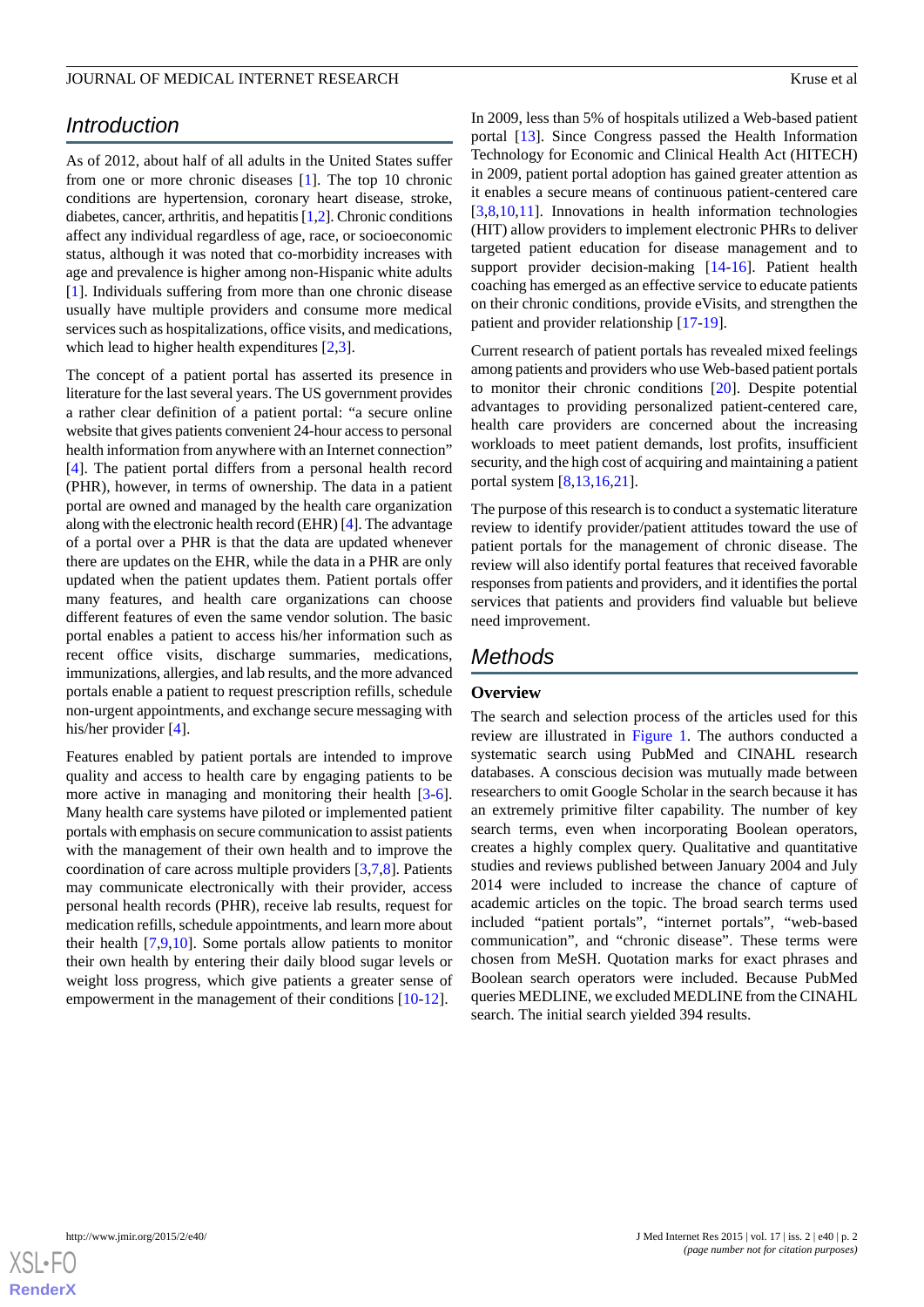<span id="page-2-0"></span>Figure 1. Literature review process.







# **Exclusion Criteria**

Filters were applied to exclude articles outside the period of study (2004-2014) and those not published in academic, peer-reviewed journals. Because PubMed automatically queries MEDLINE, a filter was used in CINAHL to exclude MEDLINE results. A final filter on CINAHL excluded all studies except those published in English. These filters removed 91 articles.

The remaining 303 articles were examined by at least one reviewer. A determination was made whether the article was germane to the study. This exclusion process was entirely manual, and it removed 285 articles. Of the articles excluded from the study, some only included patient portals as a small part of a broader topic of technological advances in patient care, while others focused on EHRs in conjunction with patient portals. One of the articles excluded from the literature review was a comparative study of various portal systems, which did not comment on the patient or provider attitudes toward the use and adoption of a portal system. Our screening criteria primarily revolved around our research question concerning the attitudes of patients and providers toward the use of patient portals for the management of chronic disease. Articles not related to the objective of this literature review were excluded. The remaining articles and their references were examined by at least two reviewers. An additional nine articles were added to the study from the references, but only if they fell within the 10-year date range. The final sample was 27. A table was built to summarize the observations from the authors on the 27 articles under study.

[XSL](http://www.w3.org/Style/XSL)•FO **[RenderX](http://www.renderx.com/)**

# *Results*

The wide search criteria enabled a well-rounded evaluation of patient portals across multiple chronic diseases: diabetes, obesity, heart health, cancer, etc. Not surprisingly, there are both positive and negative attitudes presented by patients and providers using a patient portal or a Web-based communication system.

A total of 27 articles were carefully read for common themes. At least two reviewers made and compared notes on the articles for consensus. A more detailed summary of the individual articles is provided in [Table 1.](#page-4-0)

An affinity matrix has been used by other research to illustrate frequency of mention or discussion of a particular topic [[22\]](#page-8-11). For this review, an affinity matrix was created to identify the occurrences of both positive and negative aspects in the literature. This matrix can be found in [Table 2.](#page-6-0) Overall, seven positive qualities and eight negative qualities of patient portals were common threads throughout the literature. In all, there were approximately 105 instances of both positive and negative perceptions of the patient portals.

A total of 11 out of 27 articles (41%) reported an improvement of patient-provider communication as a result of using a patient portal [[4](#page-7-3)[,5](#page-7-7),[7](#page-7-5)[,15](#page-8-12),[16](#page-8-6)[,18](#page-8-13),[19](#page-8-8)[,23](#page-8-14)-[26\]](#page-8-15). Ten of 27 articles (37%) reported a positive association with the secure messaging offered by the patient portal [\[4](#page-7-3),[5](#page-7-7)[,7](#page-7-5),[12](#page-8-2)[,18](#page-8-13)-[20,](#page-8-9)[23](#page-8-14)[-25](#page-8-16)]. Ten out of 27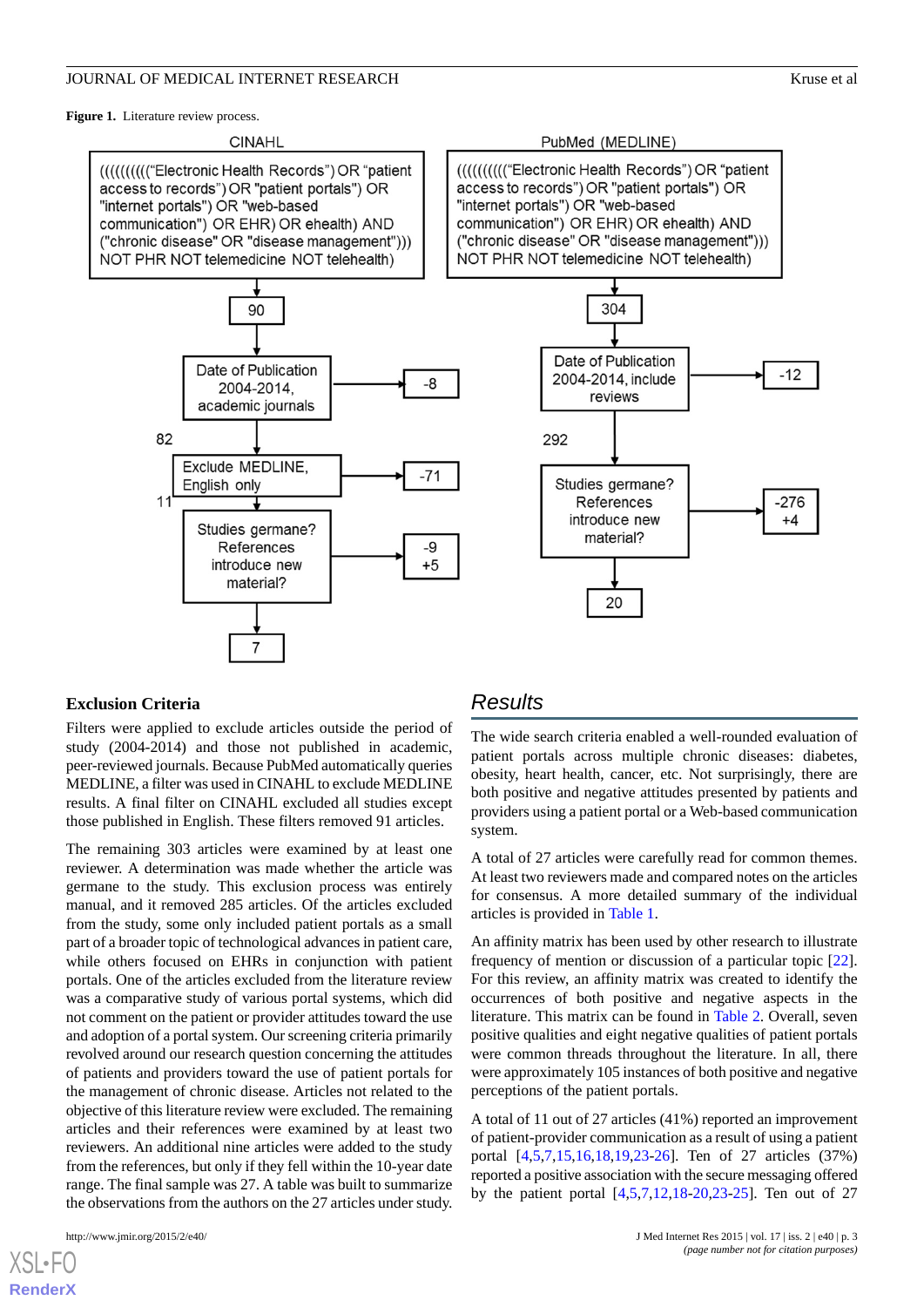articles (37%) mentioned improvements in quality of care as reported by both patient and provider [[4](#page-7-3)[,5](#page-7-7),[7](#page-7-5)[,13](#page-8-3),[16](#page-8-6)[,18](#page-8-13),[20](#page-8-9)[,23](#page-8-14),[25](#page-8-16)[,27](#page-8-17)]. Ten of 27 articles (37%) reported an increase in disease outcomes as a result of using the patient portal. Nine out of 21 articles (33%) attributed greater self-management of chronic conditions through the presence of educational resources presented through a patient portal [[4](#page-7-3)[,7](#page-7-5),[12](#page-8-2)[,13](#page-8-3),[16](#page-8-6)[,18](#page-8-13),[21](#page-8-10)[,23](#page-8-14),[28\]](#page-8-18). Seven out of 27 articles (26%) reported from both patients and providers of the ease of navigation and user-friendliness of the portals [[4](#page-7-3)[,13](#page-8-3),[15](#page-8-12)[,21](#page-8-10),[23](#page-8-14)[,26](#page-8-15),[28\]](#page-8-18).

Several positive and negative attributes overlapped within the same study. For instance, while the respondents perceived an element from their patient portal as being beneficial, other respondents had a negative experience with a similar element in their portals. Even though patients and providers view secure messaging capabilities in patient portals as a beneficial attribute, 11 of the 27 articles (41%) stated that there was insufficient security in the portal design  $[7,8,10,12,15,16,20,24,25,27,29]$  $[7,8,10,12,15,16,20,24,25,27,29]$  $[7,8,10,12,15,16,20,24,25,27,29]$  $[7,8,10,12,15,16,20,24,25,27,29]$  $[7,8,10,12,15,16,20,24,25,27,29]$  $[7,8,10,12,15,16,20,24,25,27,29]$  $[7,8,10,12,15,16,20,24,25,27,29]$  $[7,8,10,12,15,16,20,24,25,27,29]$  $[7,8,10,12,15,16,20,24,25,27,29]$  $[7,8,10,12,15,16,20,24,25,27,29]$  $[7,8,10,12,15,16,20,24,25,27,29]$  $[7,8,10,12,15,16,20,24,25,27,29]$  $[7,8,10,12,15,16,20,24,25,27,29]$  $[7,8,10,12,15,16,20,24,25,27,29]$  $[7,8,10,12,15,16,20,24,25,27,29]$  $[7,8,10,12,15,16,20,24,25,27,29]$  $[7,8,10,12,15,16,20,24,25,27,29]$ . Also in 11 of 27 articles, patients did not perceive the patient portal as user-friendly and had difficulty navigating Web applications due to a lack of patient technical support, education, and access to the Internet [\[6,](#page-7-4)[8](#page-7-6)[-10](#page-8-1),[16](#page-8-6)[-18](#page-8-13),[21,](#page-8-10)[28](#page-8-18)[-30](#page-8-21)].

Secure messaging and time management were both mentioned in five of the 27 articles (19%). The latter was most often mentioned by providers as an expression of frustration that they would not have sufficient time to take care of business that is reimbursable. Surprisingly, only three in 27 articles (11%) identified cost as a concern  $[7,8,14]$  $[7,8,14]$  $[7,8,14]$  $[7,8,14]$  $[7,8,14]$ . This is a surprise because cost is mentioned consistently in the literature relating to cost of other aspects of health information technology [\[31](#page-9-0)]. Three of 27 articles (19%) reported a sharp decrease in patient to provider communication after implementing a patient portal due to patients cancelling office visits [\[10](#page-8-1)[,19](#page-8-8)[,27](#page-8-17)]. Although patients value the educational resources provided in their patient portal, in three articles, many patients reported difficulty understanding and navigating interactive resources such as health libraries in their patient portal [[9,](#page-8-0)[10](#page-8-1),[15\]](#page-8-12). Only two of 27 articles (7%) reported negative medical outcomes as a result of using a patient portal [[4,](#page-7-3)[5](#page-7-7)].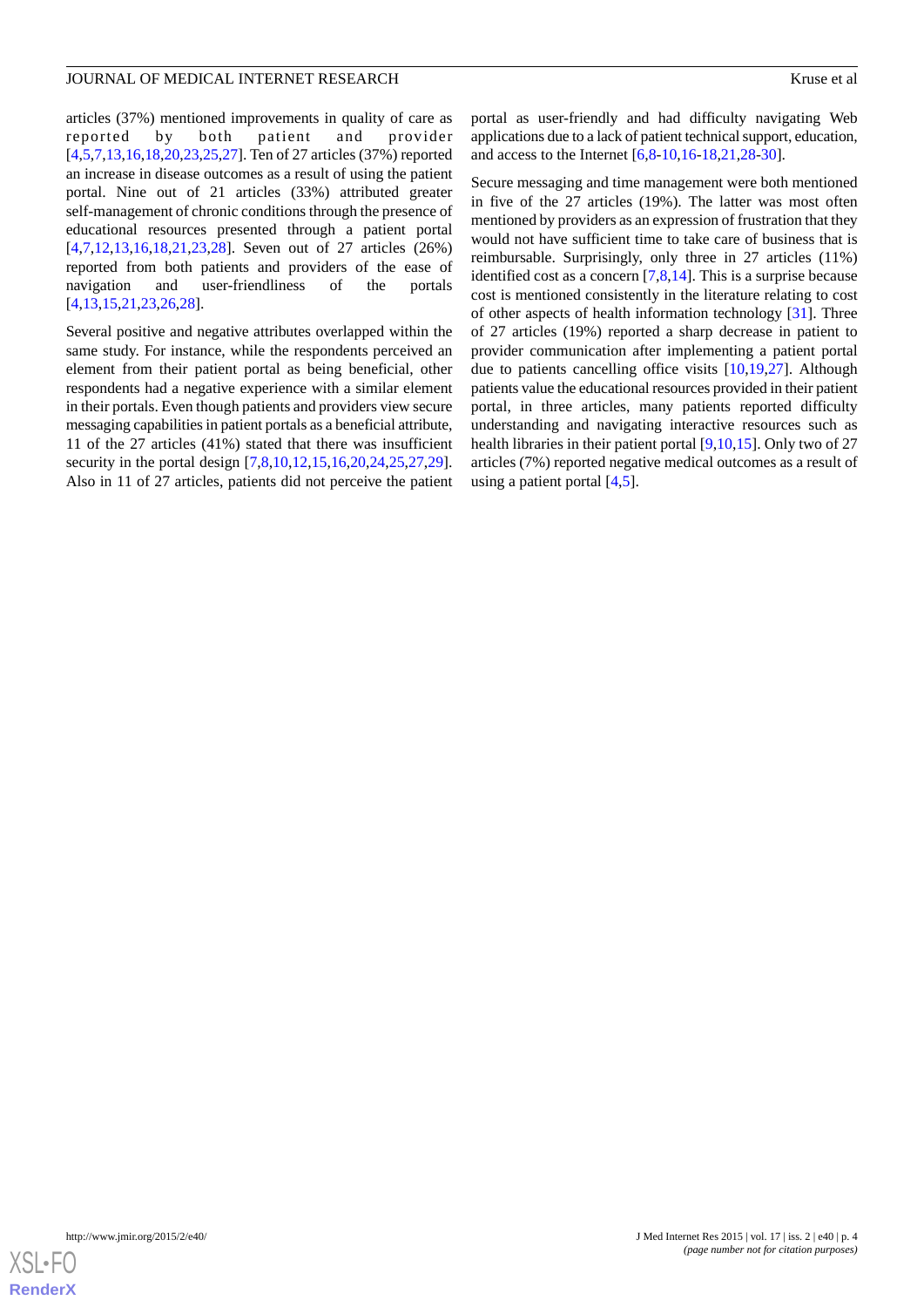# **JOURNAL OF MEDICAL INTERNET RESEARCH** Kruse et al.

<span id="page-4-0"></span>Table 1. Summarized findings of the literature.<sup>a</sup>

| Title                                                                                                                                                                                           | Findings                                                                                                                                                                                                                                                                                                                                |  |
|-------------------------------------------------------------------------------------------------------------------------------------------------------------------------------------------------|-----------------------------------------------------------------------------------------------------------------------------------------------------------------------------------------------------------------------------------------------------------------------------------------------------------------------------------------|--|
| Primary-care physician attitudes towards the use of a secure web-based<br>portal designed to facilitate electronic communication with patients [32].                                            | Prior to using the patient portal, physicians demonstrated concern of work<br>overload, lower reimbursement, and issues of security. After using the<br>patient portal, physicians reported time savings, ease of documentation,<br>improved quality of patient care, and improved communication.                                       |  |
| Enhancing access to patient education information: a pilot usability study<br>$[33]$ .                                                                                                          | Patients learned more about their disease and how to manage it with the<br>help of the educational links in their patient portal.                                                                                                                                                                                                       |  |
| DIADEM: Implementation of a comprehensive disease management pro-<br>gramme for type 2 diabetes [30].                                                                                           | User response was very positive. Patients entered their own glucose infor-<br>mation into the Web-based interface                                                                                                                                                                                                                       |  |
| Interest in the use of computerized patient portals: role of the provider-<br>patient relationship [13]                                                                                         | There was dissatisfaction in the provider-patient relationship with the use<br>of the patient portal. Providers were not satisfied with its communication<br>capabilities or responsiveness, and they reported having difficulty obtaining<br>patient specific medical information.                                                     |  |
| Measuring the impact of patient portals: what the literature tells us [9]                                                                                                                       | The implementation of patient portals decreased office visits and increased<br>the number of telephone calls and email from patients.                                                                                                                                                                                                   |  |
| Patient use of secure electronic messaging within a shared medical record:<br>A cross sectional study [10]                                                                                      | Patients over the age of 65 and covered by Medicaid are less likely to use<br>secure messaging due to problems understanding the information, difficulty<br>using technology, physical disabilities, and inability to access the Internet.                                                                                              |  |
| The new age of healthcare communications $[16]$                                                                                                                                                 | Portals increase the use of email communication, online appointment<br>scheduling, and electronic health records among patients. Physicians are<br>concerned about the loss of profitability that results from heavy use of<br>portals, the breach of patient privacy, and the increased workload in re-<br>sponding to patient emails. |  |
| Health coaching via an internet portal for primary care patients with<br>chronic conditions: a randomized controlled trial [20]                                                                 | Patients experienced a higher quality, more informative clinic visit after<br>using a patient portal because they were better informed about their health.                                                                                                                                                                              |  |
| Usability testing finds problems for novice users of pediatric portals [28]                                                                                                                     | Despite prior heuristic testing, users found navigation of a portal to be<br>difficult; however, it is clear that portals have the potential to assist in<br>making health care system interfaces for laypersons more user-friendly<br>and functional.                                                                                  |  |
| The literacy divide: health literacy and the use of an internet-based patient<br>portal in an integrated health system-results from the diabetes study of<br>northern California (DISTANCE) [8] | There is a distinction among users and non-users with respect to health<br>literacy, educational resources, and ability to navigate and use the technol-<br>ogy effectively.                                                                                                                                                            |  |
| Patient web portals to improve diabetes outcomes (systematic review)<br>$[18]$                                                                                                                  | A review of 26 articles illustrates the value of patient portals to both patient<br>and provider. Portals have a positive effect on outcomes of users.                                                                                                                                                                                  |  |
| Factors influencing the use of a web-based application for supporting the<br>self-care of patients with type 2 diabetes: a longitudinal study [19]                                              | Web-based applications improve patient access to care and enhanced the<br>patient-nurse communication process. Timely feedback from providers<br>allowed patients to better manage their diabetes.                                                                                                                                      |  |
| Patient reported barriers to enrolling in a patient portal [29]                                                                                                                                 | User training must include the value of different features of a portal, and<br>reminders should be sent often.                                                                                                                                                                                                                          |  |
| Variation in use of internet-based patient portals by parents of children<br>with chronic disease $[26]$                                                                                        | Only 15.9% of portal users were still using the portals after 3 months of<br>initial registration. Education about the benefits of the portal is necessary<br>for patients to fully understand the value of portals in patient care.                                                                                                    |  |
| Impact of health portal enrollment with email reminders on adherence to<br>clinic appointments: a pilot study [34]                                                                              | Portal users were more engaged with their own care. When the healthcare<br>organization combined email reminders with the portal use, monthly no-<br>show rates were significantly reduced across multiple clinics.                                                                                                                     |  |
| Improving diabetes management with a patient portal: a qualitative study<br>of diabetes self-management portal [12]                                                                             | Patients were satisfied overall with features presented in the portal: users<br>stated that they were more aware of their health status. The study stated<br>that some portal features were too difficult for the patients to understand<br>and navigate.                                                                               |  |
| Internet use by primary care patients: Where is the digital divide $[24]$                                                                                                                       | Internet use is high among the sample $(n=777)$ . Major difference between<br>users with chronic conditions was age. Older generations need more<br>training.                                                                                                                                                                           |  |
| The impact of electronic patient portals on patient care: a systematic review<br>of controlled trials [31]                                                                                      | There are very few scientific studies that examine the relationship of portal<br>use to health outcomes or patient empowerment. There is insufficient evi-<br>dence to suggest any relationship, positive or negative.                                                                                                                  |  |

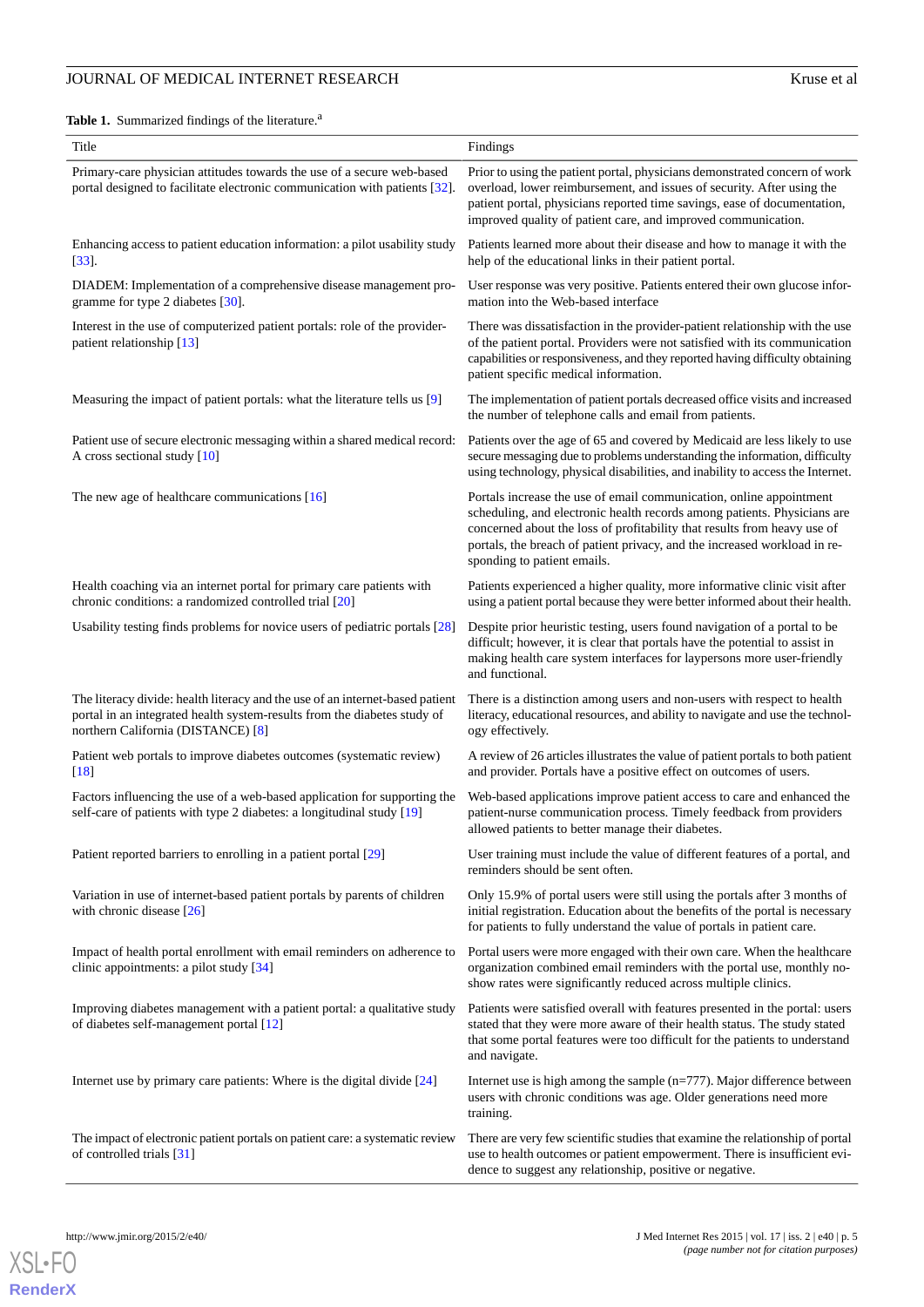# **JOURNAL OF MEDICAL INTERNET RESEARCH** Kruse et al.

| Title                                                                                                                                                                                                                                                                                                                                                  | Findings                                                                                                                                                                                                                                                                                                                                                                                                                                                                                                                                          |  |
|--------------------------------------------------------------------------------------------------------------------------------------------------------------------------------------------------------------------------------------------------------------------------------------------------------------------------------------------------------|---------------------------------------------------------------------------------------------------------------------------------------------------------------------------------------------------------------------------------------------------------------------------------------------------------------------------------------------------------------------------------------------------------------------------------------------------------------------------------------------------------------------------------------------------|--|
| A national action plan to support consumer engagement via ehealth [5].                                                                                                                                                                                                                                                                                 | The use of eHealth can augment patient engagement, improve individual<br>health, and achieve broader health care system improvements. Patient<br>users of patient portals feel better prepared for the medical encounter, as<br>relevant questions, are better informed about their health, and are more<br>likely to take steps to improve their health.                                                                                                                                                                                         |  |
| Secure messaging between providers and patients, and patients' access to<br>their own medical record (systematic review) [7]                                                                                                                                                                                                                           | Data exists to support a positive support between the use of a patient portal<br>and the improvement of glucose outcomes and patient satisfaction.                                                                                                                                                                                                                                                                                                                                                                                                |  |
| Electronic patient portals: evidence on health outcomes, satisfaction, effi-<br>ciency, and attitudes: a systematic review [11]                                                                                                                                                                                                                        | The systematic review shows that patient portals improve patient health<br>outcomes. There are concerns regarding the high cost of the patient portal<br>and the low utilization by patients.                                                                                                                                                                                                                                                                                                                                                     |  |
| Patient-provider communication and trust in relation to use of an online<br>patient portal among diabetes: the diabetes and aging study [21]                                                                                                                                                                                                           | Patients who trusted their health care providers were more likely to use<br>the secure messaging application of the patient portal.                                                                                                                                                                                                                                                                                                                                                                                                               |  |
| Patient-generated secure messages and eVisits on a patient portal: are pa-<br>tients at risk [27]?                                                                                                                                                                                                                                                     | Secure messages and eVisits are intended for low-risk symptoms and<br>regular queries. Over 75% of the patients used these services for the in-<br>tended purpose, but some used these services to communicate high-risk<br>symptoms, such as chest pain. Services should be expanded and monitored<br>24/7 in order to expedite the response time.                                                                                                                                                                                               |  |
| Parents' perceptions of a patient portal for managing their child's chronic<br>illness $[25]$                                                                                                                                                                                                                                                          | Portals seemed to remove barriers to communication, reduced hassle,<br>maximized convenience, and provided a sense of control and independence,<br>reducing anxiety, and providing reassurance.                                                                                                                                                                                                                                                                                                                                                   |  |
| Consumers' perceptions of patient-accessible electronic medical record<br>$[35]$                                                                                                                                                                                                                                                                       | Low-education, English-speaking health care consumers $(n=28)$ were<br>queried in four focus groups in New York City on perceptions of utility<br>and value of patient portals. Most demonstrated high levels of enthusiasm<br>about the portal's utility and value. Researchers noted that designers of<br>portals must consider low reading levels and ease of use in order to capture<br>enthusiasm and move the portal movement forward.                                                                                                      |  |
| Understanding patient portal use: implications for medication management<br>[36]                                                                                                                                                                                                                                                                       | Portal users demonstrated better A1C (blood sugar) $(P=.02)$ . Users reported<br>frequent use of medication refill capability, and they were enthusiastic<br>about refill reminders. Portal users were more likely to be Caucasian/white<br>$(P<.001)$ , have higher incomes $(P=.005)$ , be privately insured $(P<.001)$ ,<br>and have more education ( $P = .05$ ). Patients uses the portal to manage<br>medication refills and adherence. Additional focus on education may be<br>necessary to reach non-white, low income, and underinsured. |  |
| Patient experiences with full electronic access to health records and clinical<br>notes through the My Healthe Vet Personal Health Record Pilot: qualitative<br>study $[37]$                                                                                                                                                                           | Patients reported positive experiences with the transparency that the portal<br>provided. Viewing their records seemed to improve patient empowerment<br>and engagement in their own medical decisions.                                                                                                                                                                                                                                                                                                                                           |  |
| Does the use of consumer health information technology improve outcomes Health information technology improves patient self-management of dia-<br>in the patient self-management of diabetes? A meta-analysis and narrative betes. Further research needed to study the effectiveness of the technology.<br>review of randomized controlled trials [6] |                                                                                                                                                                                                                                                                                                                                                                                                                                                                                                                                                   |  |
| Impact of patient use of an online patient portal on diabetes outcomes [14]                                                                                                                                                                                                                                                                            | Results indicated that patients who access a patient portal were more<br>likely to achieve their target A1C.                                                                                                                                                                                                                                                                                                                                                                                                                                      |  |
| Mobile and ubiquitous architecture for the medical control of chronic<br>diseases through the use of intelligent devices: Using the architecture for<br>patients with diabetes [15]                                                                                                                                                                    | Using the mobile monitoring apps allow patients to access their patient<br>portal at their own convenience. Patients enjoyed the ease of use and the<br>real-time functionality of the portal.                                                                                                                                                                                                                                                                                                                                                    |  |
| Family perceptions of the usability and value of chronic disease web-based<br>patient portals [17]                                                                                                                                                                                                                                                     | Parents agreed that data displayed by the portal was accurate, timely, and<br>useful. Confidentiality was not a major concern. The portal augmented<br>understanding of their child's condition and their ability to manage it.                                                                                                                                                                                                                                                                                                                   |  |
| Family perceptions of the usability and value of chronic-disease, web-<br>based patient portals [23]                                                                                                                                                                                                                                                   | Parents of patients perceived the portal as useful, accurate and timely.<br>Parents using the portal felt confident in the confidentiality of their child's<br>information on the portal.                                                                                                                                                                                                                                                                                                                                                         |  |
| Technology-assisted patient access to clinical information: an evaluation<br>framework for Blue Button [38]                                                                                                                                                                                                                                            | The implementation of Veterans Affairs (VA) Blue Button is a landmark<br>event for both patients and the VA as an organization. Designers should<br>focus on ease-of-use, low medical literacy, and carefully evaluate potential<br>unintended consequences.                                                                                                                                                                                                                                                                                      |  |
| Evaluating user experiences of the secure messaging tool on the Veterans<br>Affairs' patient portal system [39]                                                                                                                                                                                                                                        | Patients reported positive experiences with increased communication<br>through the VA's My Healthe Vet portal. In order to capitalize on this<br>positive enthusiasm, designers should focus on marketing, education, skill-<br>building, and associated system modifications.                                                                                                                                                                                                                                                                    |  |



**[RenderX](http://www.renderx.com/)**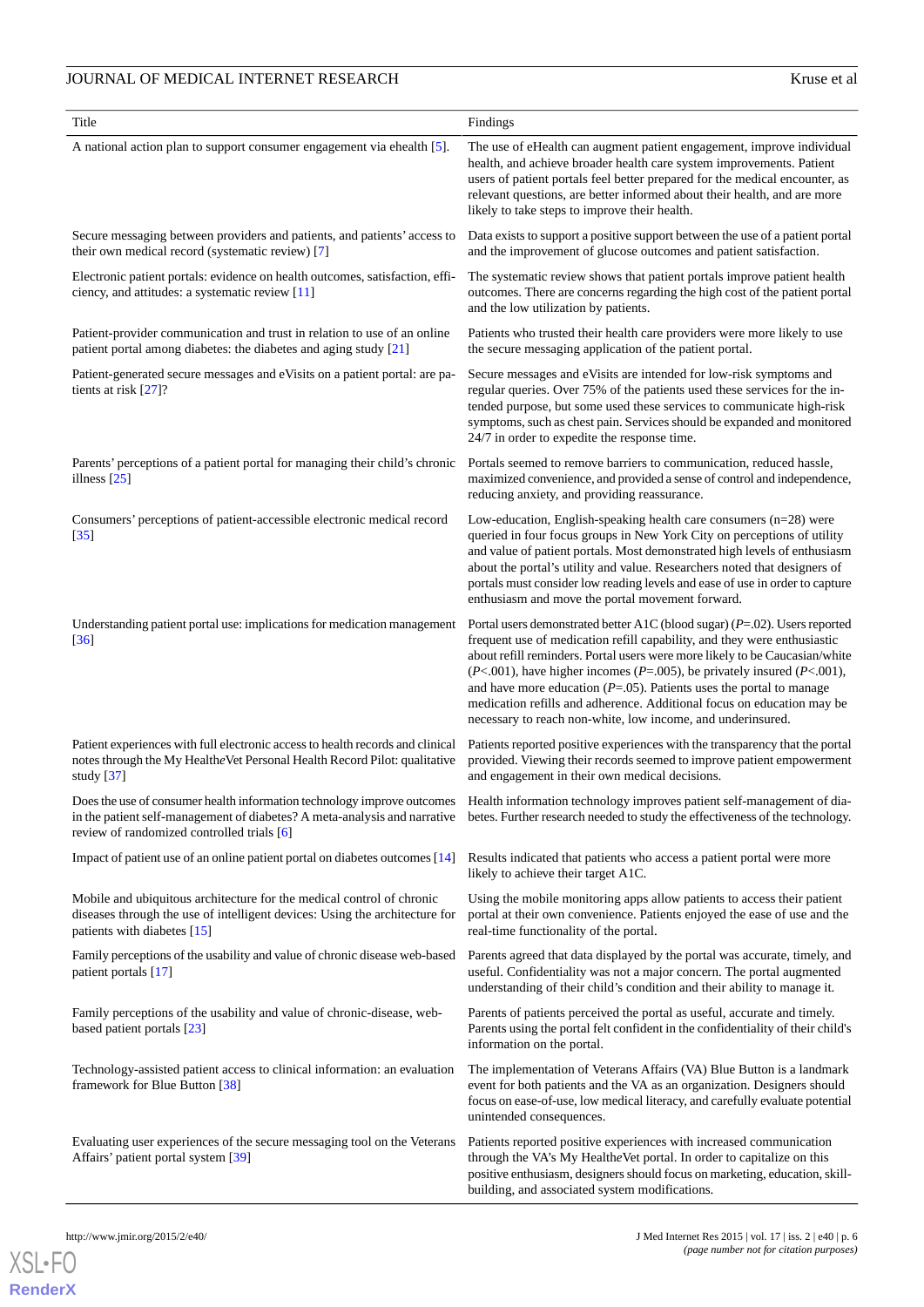| Title                                                                                                                                                                                            | Findings                                                                                                                                                                                                                                                                                                                                                                                                                                             |
|--------------------------------------------------------------------------------------------------------------------------------------------------------------------------------------------------|------------------------------------------------------------------------------------------------------------------------------------------------------------------------------------------------------------------------------------------------------------------------------------------------------------------------------------------------------------------------------------------------------------------------------------------------------|
| The effects on health behavior and health outcomes of Internet-based<br>asynchronous communication between health providers and patients with<br>a chronic condition: a systematic review $[40]$ | Any effect of asynchronous communication enabled through a portal is<br>not clearly demonstrated among the chronically ill sample of patients in<br>this study. Patients seemed to appreciate the secure messaging capability,<br>and they are willing to take initiative to discuss health issues with their<br>providers. Results were not significant.                                                                                            |
| Impact of patient access to Internet health records on glaucoma medication:<br>randomized controlled trial [41]                                                                                  | Patients with access to an Internet-based glaucoma care support system<br>on glaucoma use demonstrated significant improvement $(P=0.0002)$ in ap-<br>propriate use of glaucoma medication, resulting in lower intraocular<br>pressure. While this finding is not directly a patient portal, it does<br>demonstrate a higher level of patient involvement and better outcomes<br>with access to clinical data and care support through the Internet. |

<span id="page-6-0"></span><sup>a</sup>Additional articles, beyond the 27 referenced in the text, were added in the peer-review process.

**Table 2.** Affinity matrix illustrating the frequency of factors identified in the literature (n=27).

| Factor                         | <b>Occurrences</b>                                               | Instances of the barrier |
|--------------------------------|------------------------------------------------------------------|--------------------------|
|                                |                                                                  | $n$ (%)                  |
| $+$ (positive)                 |                                                                  |                          |
| Patient-provider communication | $[4], [5], [7], [15], [16], [18], [19], [23], [24], [25], [26]$  | $11(41\%)$               |
| Secure messaging               | $[4]$ , [5], [7], [12], [18-20], [23], [24], [25]                | 10(37%)                  |
| Quality of care                | $[4], [5], [7], [13], [16], [18], [20], [27], [23], [25]$        | 10 (37%)                 |
| Disease outcomes               | $[4],[5],[6],[7],[12],[15],[16],[21],[30],[23]$                  | 10(37%)                  |
| <b>Educational resources</b>   | $[4]$ , [7], [12], [13], [16], [18], [21], [28], [23]            | 9(33%)                   |
| User-friendliness              | $[4]$ , [13], [15], [21], [28], [23], [26]                       | 7(26%)                   |
| Time                           | [5],[7],[15],[20],[25]                                           | 5(19%)                   |
| $-(negative)$                  |                                                                  |                          |
| Security                       | $[7],[8],[10],[12],[15],[16],[20],[27],[29],[24],[25]$           | $11(41\%)$               |
| User-friendliness              | $[6]$ , [8], [9], [10], [16], [17], [18], [21], [30], [28], [29] | 11 (41%)                 |
| Secure messaging               | $[8]$ , [10], [20], [27], [29]                                   | 5(19%)                   |
| Time management                | [7],[9],[27],[30],[23]                                           | 5(19%)                   |
| Cost                           | [7],[8],[14]                                                     | 3(11%)                   |
| Patient-provider communication | [10],[19],[27]                                                   | 3(11%)                   |
| <b>Educational resources</b>   | [9],[10],[15]                                                    | 3(11%)                   |
| Disease outcomes               | [4],[5]                                                          | 2(7%)                    |

# *Discussion*

#### **Principal Findings**

In this systematic review, the authors sought to understand the characteristics of patient portals that cause mixed feelings among patients and providers using patient portals. The authors identified the shared characteristics of patient portals that received favorable responses from patients and providers. The authors also identified the elements that patients and providers believe need to be improved or included in the portal design.

Successful patient portals and Web-based portals are user-friendly and empower patients to take responsibility for managing their health. However, it is evident from the literature reviewed in this study that attitudes toward patient portals differ. There is a lack of clarity regarding the portal design used among respondents; it is unknown whether the portals are designed the

[XSL](http://www.w3.org/Style/XSL)•FO **[RenderX](http://www.renderx.com/)**

same, or whether they differ from one to another. For instance, while one portal may offer immediate access to laboratory results, it may not provide the patient with explanatory material to educate the patient on the meaning of his/her lab results. Another portal may provide an explanation of the lab results but the medical terminology used may cause further confusion for the patient.

Although this manuscript examines the same overall topic of portals from Ammenwerth et al (2007), our findings differ in many ways [\[31](#page-9-0)]. Ammenwerth et al did not find statistically significant effect of the portal on medical outcomes. Our study identified positive disease outcomes across 10 of 27 articles (37%) [\[4](#page-7-3)[-7,](#page-7-5)[12](#page-8-2)[,15](#page-8-12),[16,](#page-8-6)[21,](#page-8-10)[23](#page-8-14)[,30](#page-8-21)]. Ammenwerth et al reviewed only randomized controlled trials, however, and they did not broaden their search to encompass the breadth of this study. A common thread through the Ammenwerth et al study and ours is that security concerns rank very highly in the list of negative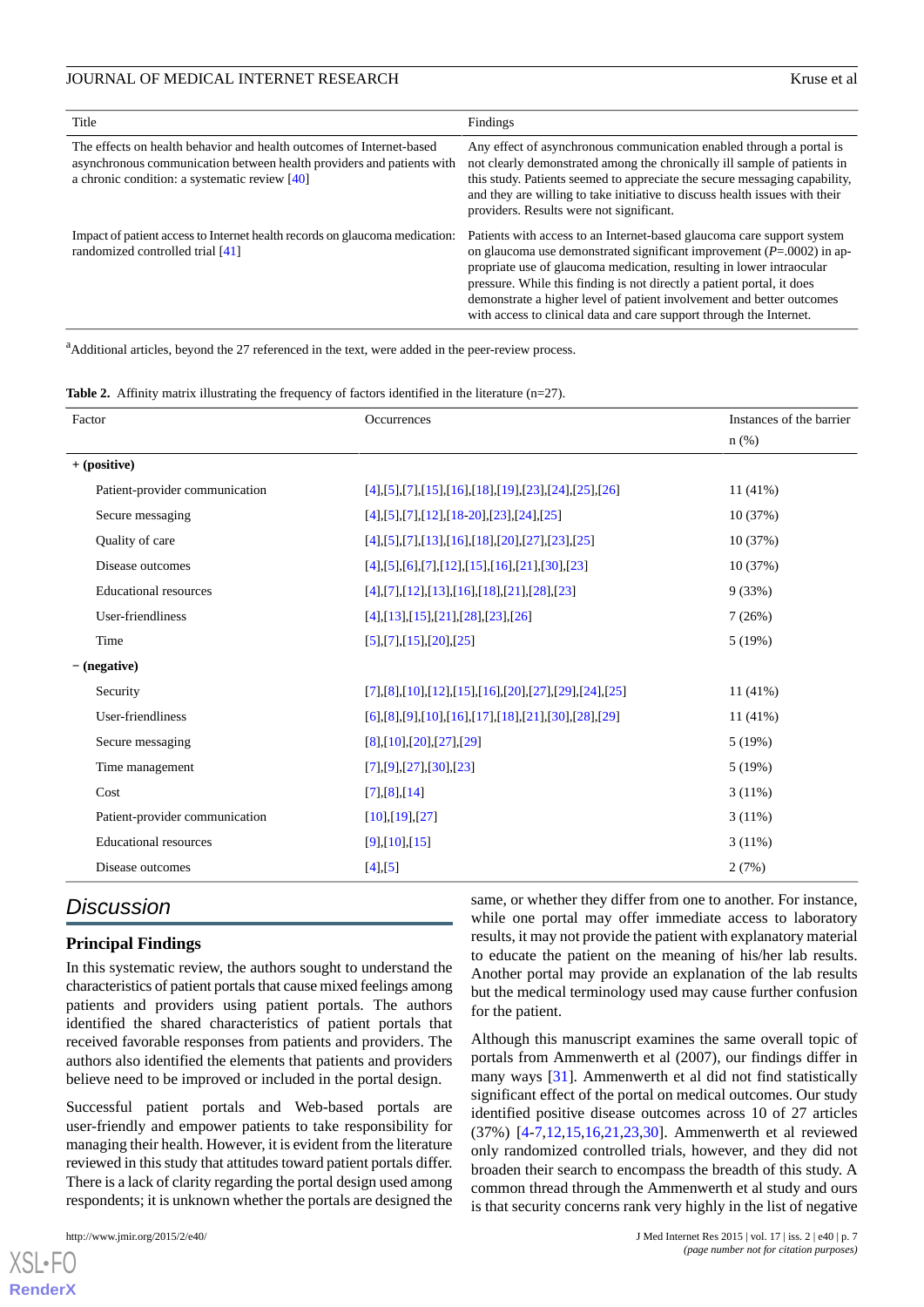perceptions about patient portals. This manuscript did not set out to duplicate the work of Ammenwerth, but their work is raised for comparison purposes.

Patients are concerned about the safety of secure messaging on an Internet application, the complexity of the portal design, the lack of guidance in how to use the portal, and the inability to understand the information presented in the educational resources. Patients over the age of 65 years are more likely to have trouble using advanced technology than patients who are more technologically inclined. The gap among users who have different levels of expertise in using advanced technology is called the "digital divide". The authors believe that by providing patients with a tutorial prior to using the patient portal, patients who have little knowledge of technology will better understand how to operate the portal.

A recurring theme in the literature is the inability of patients to understand medical terminology presented in the patient portal and not being knowledgeable about their own condition. Some patient portals offered a Health Library, which is an interactive educational resource enabling patients to have a bettering understanding of their conditions and how to better manage their health. The resources educate patients on the importance of taking their prescribed medications and changing their behavior in order to improve their health. An advantage of using electronic educational resources is that by providing an electronic version of an information pamphlet covering a

patient's condition, patients will no longer be at risk of losing their information packet.

Patient portals are an effective way to improve communication between patients and their health care providers. However, the large volume of electronic messages sent to providers from their patients may overwhelm providers who must respond to the messages as well as conduct office visits during their workday. In addition to being very expensive to install and maintain, patient portal systems require training for providers who may or may not be willing to shift from paper records to electronic health records. The ease of learning a new technology for the provider is, no doubt, an important factor in the acceptance and adoption of patient portals in health care organizations.

#### **Conclusions**

Innovations in health information technologies improve the quality of and access to health care. Web-based portals provide patients with access to their health record, improve the patient-provider communication, and enable patients to take control of their chronic condition(s). In order to enable the acceptance of patient portals among health care organizations, the portals must be redesigned to be both user-friendly and aesthetically appealing. The authors suggest that a standard patient portal design providing patients with the resources to understand and manage their chronic condition(s) will promote the diffusion of this important technology.

# **Authors' Contributions**

Authors contributed equally in the preparation of this review. The topic began as a directed research in partial fulfillment of a Masters of Health Administration (MHA) at Texas State University. The manuscript developed further after the conclusion of the class.

# <span id="page-7-0"></span>**Conflicts of Interest**

<span id="page-7-1"></span>None declared.

# **References**

- <span id="page-7-2"></span>1. Ward BW, Schiller JS, Goodman RA. Multiple chronic conditions among US adults: a 2012 update. Prev Chronic Dis 2014;11:E62 [\[FREE Full text](http://www.cdc.gov/pcd/issues/2014/13_0389.htm)] [doi: [10.5888/pcd11.130389\]](http://dx.doi.org/10.5888/pcd11.130389) [Medline: [24742395\]](http://www.ncbi.nlm.nih.gov/entrez/query.fcgi?cmd=Retrieve&db=PubMed&list_uids=24742395&dopt=Abstract)
- <span id="page-7-3"></span>2. Goodman RA, Posner SF, Huang ES, Parekh AK, Koh HK. Defining and measuring chronic conditions: imperatives for research, policy, program, and practice. Prev Chronic Dis 2013;10:E66 [[FREE Full text](http://www.cdc.gov/pcd/issues/2013/12_0239.htm)] [doi: [10.5888/pcd10.120239\]](http://dx.doi.org/10.5888/pcd10.120239) [Medline: [23618546](http://www.ncbi.nlm.nih.gov/entrez/query.fcgi?cmd=Retrieve&db=PubMed&list_uids=23618546&dopt=Abstract)]
- <span id="page-7-7"></span><span id="page-7-4"></span>3. Centers for Disease Control and Prevention. The power of prevention: chronic disease, the public health challenge of the 21st century.: U.S. Department of Health and Human Services; 2009. URL: [http://www.cdc.gov/chronicdisease/pdf/](http://www.cdc.gov/chronicdisease/pdf/2009-power-of-prevention.pdf) [2009-power-of-prevention.pdf](http://www.cdc.gov/chronicdisease/pdf/2009-power-of-prevention.pdf) [accessed 2014-08-28] [[WebCite Cache ID 6S9ZWW3q4](http://www.webcitation.org/

                                    6S9ZWW3q4)]
- 4. Office of the National Coordinator. What is a patient portal? URL: [http://www.healthit.gov/providers-professionals/faqs/](http://www.healthit.gov/providers-professionals/faqs/what-patient-portal) [what-patient-portal](http://www.healthit.gov/providers-professionals/faqs/what-patient-portal) [accessed 2014-08-22] [\[WebCite Cache ID 6S1PTMAbZ](http://www.webcitation.org/

                                    6S1PTMAbZ)]
- <span id="page-7-5"></span>5. Ricciardi L, Mostashari F, Murphy J, Daniel JG, Siminerio EP. A national action plan to support consumer engagement via e-health. Health Aff (Millwood) 2013 Feb;32(2):376-384. [doi: [10.1377/hlthaff.2012.1216](http://dx.doi.org/10.1377/hlthaff.2012.1216)] [Medline: [23381531](http://www.ncbi.nlm.nih.gov/entrez/query.fcgi?cmd=Retrieve&db=PubMed&list_uids=23381531&dopt=Abstract)]
- <span id="page-7-6"></span>6. Or CK, Tao D. Does the use of consumer health information technology improve outcomes in the patient self-management of diabetes? A meta-analysis and narrative review of randomized controlled trials. Int J Med Inform 2014 May;83(5):320-329. [doi: [10.1016/j.ijmedinf.2014.01.009\]](http://dx.doi.org/10.1016/j.ijmedinf.2014.01.009) [Medline: [24534118\]](http://www.ncbi.nlm.nih.gov/entrez/query.fcgi?cmd=Retrieve&db=PubMed&list_uids=24534118&dopt=Abstract)
- 7. Goldzweig CL, Orshansky G, Paige NM, Towfigh AA, Haggstrom DA, Miake-Lye I, et al. Electronic patient portals: evidence on health outcomes, satisfaction, efficiency, and attitudes: a systematic review. Ann Intern Med 2013 Nov 19;159(10):677-687. [doi: [10.7326/0003-4819-159-10-201311190-00006](http://dx.doi.org/10.7326/0003-4819-159-10-201311190-00006)] [Medline: [24247673](http://www.ncbi.nlm.nih.gov/entrez/query.fcgi?cmd=Retrieve&db=PubMed&list_uids=24247673&dopt=Abstract)]
- 8. Sarkar U, Karter AJ, Liu JY, Adler NE, Nguyen R, Lopez A, et al. The literacy divide: health literacy and the use of an internet-based patient portal in an integrated health system-results from the diabetes study of northern California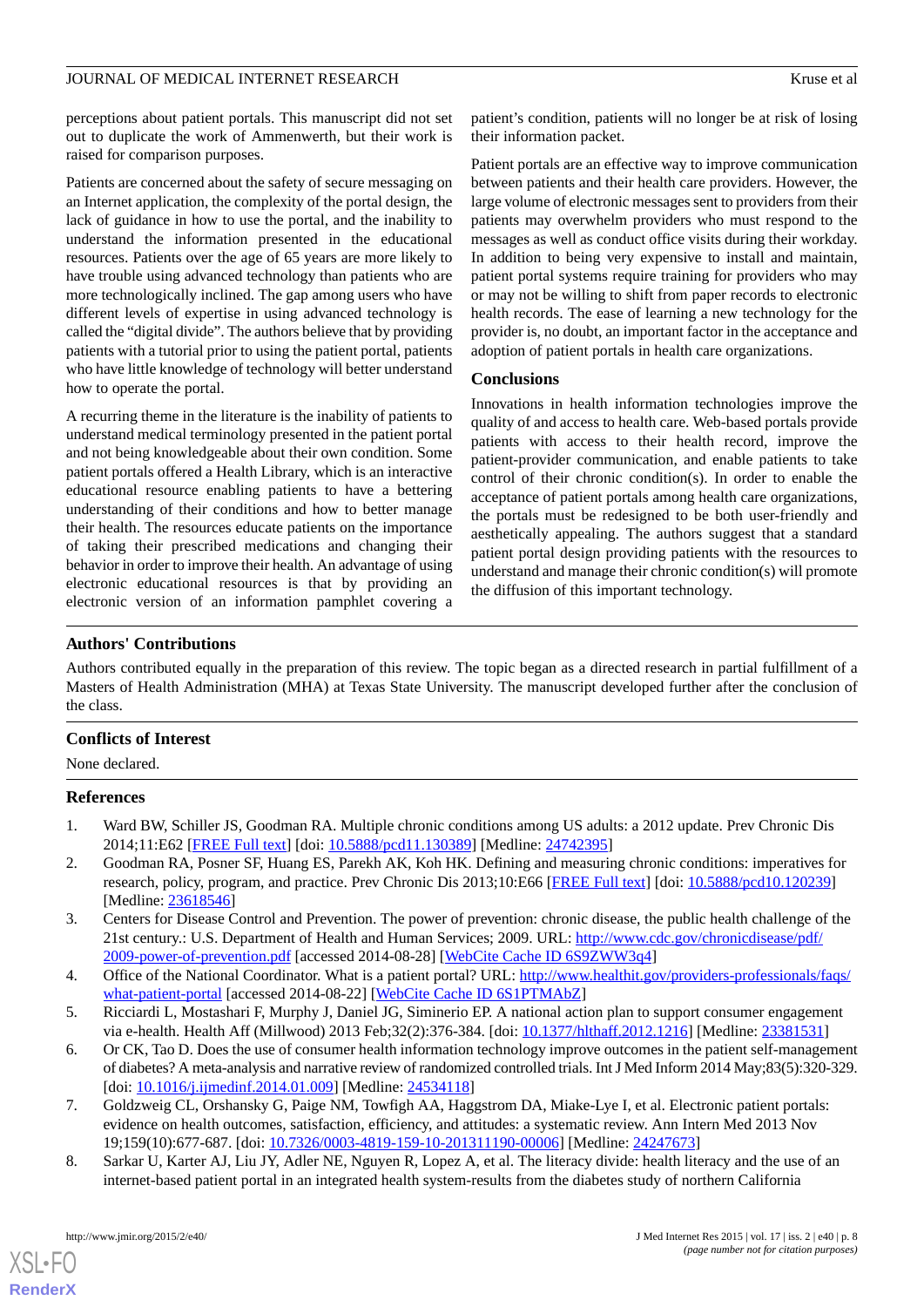(DISTANCE). J Health Commun 2010;15 Suppl 2:183-196 [\[FREE Full text](http://europepmc.org/abstract/MED/20845203)] [doi: [10.1080/10810730.2010.499988\]](http://dx.doi.org/10.1080/10810730.2010.499988) [Medline: [20845203](http://www.ncbi.nlm.nih.gov/entrez/query.fcgi?cmd=Retrieve&db=PubMed&list_uids=20845203&dopt=Abstract)]

- <span id="page-8-0"></span>9. Emont S. California HealthCare Foundation. 2011. Measuring the impact of patient portals: what the literature tells us URL:<http://www.chcf.org/publications/2011/05/measuring-impact-patient-portals> [accessed 2015-02-01] [\[WebCite Cache](http://www.webcitation.org/

                                    6W0Vj2r8h) [ID 6W0Vj2r8h](http://www.webcitation.org/

                                    6W0Vj2r8h)]
- <span id="page-8-1"></span>10. Ralston JD, Rutter CM, Carrell D, Hecht J, Rubanowice D, Simon GE. Patient use of secure electronic messaging within a shared medical record: a cross-sectional study. J Gen Intern Med 2009 Mar;24(3):349-355 [\[FREE Full text\]](http://europepmc.org/abstract/MED/19137379) [doi: [10.1007/s11606-008-0899-z](http://dx.doi.org/10.1007/s11606-008-0899-z)] [Medline: [19137379\]](http://www.ncbi.nlm.nih.gov/entrez/query.fcgi?cmd=Retrieve&db=PubMed&list_uids=19137379&dopt=Abstract)
- <span id="page-8-4"></span><span id="page-8-2"></span>11. Goldzweig CL, Orshansky G, Paige NM, Towfigh AA, Haggstrom DA, Miake-Lye I, et al. Electronic patient portals: evidence on health outcomes, satisfaction, efficiency, and attitudes: a systematic review. Ann Intern Med 2013 Nov 19;159(10):677-687. [doi: [10.7326/0003-4819-159-10-201311190-00006](http://dx.doi.org/10.7326/0003-4819-159-10-201311190-00006)] [Medline: [24247673](http://www.ncbi.nlm.nih.gov/entrez/query.fcgi?cmd=Retrieve&db=PubMed&list_uids=24247673&dopt=Abstract)]
- <span id="page-8-3"></span>12. Urowitz S, Wiljer D, Dupak K, Kuehner Z, Leonard K, Lovrics E, et al. Improving diabetes management with a patient portal: a qualitative study of diabetes self-management portal. J Med Internet Res 2012;14(6):e158 [\[FREE Full text\]](http://www.jmir.org/2012/6/e158/) [doi: [10.2196/jmir.2265](http://dx.doi.org/10.2196/jmir.2265)] [Medline: [23195925](http://www.ncbi.nlm.nih.gov/entrez/query.fcgi?cmd=Retrieve&db=PubMed&list_uids=23195925&dopt=Abstract)]
- <span id="page-8-5"></span>13. Zickmund SL, Hess R, Bryce CL, McTigue K, Olshansky E, Fitzgerald K, et al. Interest in the use of computerized patient portals: role of the provider-patient relationship. J Gen Intern Med 2008 Jan;23 Suppl 1:20-26 [\[FREE Full text](http://europepmc.org/abstract/MED/18095039)] [doi: [10.1007/s11606-007-0273-6\]](http://dx.doi.org/10.1007/s11606-007-0273-6) [Medline: [18095039](http://www.ncbi.nlm.nih.gov/entrez/query.fcgi?cmd=Retrieve&db=PubMed&list_uids=18095039&dopt=Abstract)]
- <span id="page-8-12"></span>14. Lau M, Campbell H, Tang T, Thompson DJ, Elliott T. Impact of patient use of an online patient portal on diabetes outcomes. Can J Diabetes 2014 Feb;38(1):17-21. [doi: [10.1016/j.jcjd.2013.10.005\]](http://dx.doi.org/10.1016/j.jcjd.2013.10.005) [Medline: [24485208](http://www.ncbi.nlm.nih.gov/entrez/query.fcgi?cmd=Retrieve&db=PubMed&list_uids=24485208&dopt=Abstract)]
- <span id="page-8-7"></span><span id="page-8-6"></span>15. Villarreal V, Fontecha J, Hervas R, Bravo J. Mobile and ubiquitous architecture for the medical control of chronic diseases through the use of intelligent devices: Using the architecture for patients with diabetes. Future Generation Computer Systems 2014 May;34:161-175. [doi: [10.1016/j.future.2013.12.013\]](http://dx.doi.org/10.1016/j.future.2013.12.013)
- <span id="page-8-13"></span>16. DeTora G, Linkon N. The new age of healthcare communications. Mark Health Serv 2009;29(3):23-27. [Medline: [19777730\]](http://www.ncbi.nlm.nih.gov/entrez/query.fcgi?cmd=Retrieve&db=PubMed&list_uids=19777730&dopt=Abstract)
- <span id="page-8-8"></span>17. Byczkowski TL, Munafo JK, Britto MT. Family perceptions of the usability and value of chronic disease web-based patient portals. Health Informatics J 2014 Jun;20(2):151-162. [doi: [10.1177/1460458213489054\]](http://dx.doi.org/10.1177/1460458213489054) [Medline: [24056751](http://www.ncbi.nlm.nih.gov/entrez/query.fcgi?cmd=Retrieve&db=PubMed&list_uids=24056751&dopt=Abstract)]
- 18. Osborn CY, Mayberry LS, Mulvaney SA, Hess R. Patient web portals to improve diabetes outcomes: a systematic review. Curr Diab Rep 2010 Dec;10(6):422-435 [[FREE Full text](http://europepmc.org/abstract/MED/20890688)] [doi: [10.1007/s11892-010-0151-1\]](http://dx.doi.org/10.1007/s11892-010-0151-1) [Medline: [20890688](http://www.ncbi.nlm.nih.gov/entrez/query.fcgi?cmd=Retrieve&db=PubMed&list_uids=20890688&dopt=Abstract)]
- <span id="page-8-9"></span>19. Nijland N, van Gemert-Pijnen JE, Kelders SM, Brandenburg BJ, Seydel ER. Factors influencing the use of a Web-based application for supporting the self-care of patients with type 2 diabetes: a longitudinal study. J Med Internet Res 2011;13(3):e71 [\[FREE Full text](http://www.jmir.org/2011/3/e71/)] [doi: [10.2196/jmir.1603\]](http://dx.doi.org/10.2196/jmir.1603) [Medline: [21959968](http://www.ncbi.nlm.nih.gov/entrez/query.fcgi?cmd=Retrieve&db=PubMed&list_uids=21959968&dopt=Abstract)]
- <span id="page-8-10"></span>20. Leveille SG, Huang A, Tsai SB, Allen M, Weingart SN, Iezzoni LI. Health coaching via an internet portal for primary care patients with chronic conditions: a randomized controlled trial. Med Care 2009 Jan;47(1):41-47. [doi: [10.1097/MLR.0b013e3181844dd0](http://dx.doi.org/10.1097/MLR.0b013e3181844dd0)] [Medline: [19106729](http://www.ncbi.nlm.nih.gov/entrez/query.fcgi?cmd=Retrieve&db=PubMed&list_uids=19106729&dopt=Abstract)]
- <span id="page-8-14"></span><span id="page-8-11"></span>21. Lyles CR, Sarkar U, Ralston JD, Adler N, Schillinger D, Moffet HH, et al. Patient-provider communication and trust in relation to use of an online patient portal among diabetes patients: The Diabetes and Aging Study. J Am Med Inform Assoc 2013;20(6):1128-1131 [[FREE Full text](http://jamia.oxfordjournals.org/cgi/pmidlookup?view=long&pmid=23676243)] [doi: [10.1136/amiajnl-2012-001567](http://dx.doi.org/10.1136/amiajnl-2012-001567)] [Medline: [23676243](http://www.ncbi.nlm.nih.gov/entrez/query.fcgi?cmd=Retrieve&db=PubMed&list_uids=23676243&dopt=Abstract)]
- <span id="page-8-19"></span>22. Kruse CS, Regier V, Rheinboldt KT. Barriers over time to full implementation of health information exchange in the United States. JMIR Med Inform 2014;2(2):e26 [\[FREE Full text\]](http://medinform.jmir.org/2014/2/e26/) [doi: [10.2196/medinform.3625](http://dx.doi.org/10.2196/medinform.3625)] [Medline: [25600635\]](http://www.ncbi.nlm.nih.gov/entrez/query.fcgi?cmd=Retrieve&db=PubMed&list_uids=25600635&dopt=Abstract)
- <span id="page-8-16"></span><span id="page-8-15"></span>23. Byczkowski TL, Munafo JK, Britto MT. Family perceptions of the usability and value of chronic disease web-based patient portals. Health Informatics J 2014 Jun;20(2):151-162. [doi: [10.1177/1460458213489054\]](http://dx.doi.org/10.1177/1460458213489054) [Medline: [24056751](http://www.ncbi.nlm.nih.gov/entrez/query.fcgi?cmd=Retrieve&db=PubMed&list_uids=24056751&dopt=Abstract)]
- 24. Kruse RL, Koopman RJ, Wakefield BJ, Wakefield DS, Keplinger LE, Canfield SM, et al. Internet use by primary care patients: where is the digital divide? Fam Med 2012 May;44(5):342-347 [[FREE Full text](http://www.stfm.org/fmhub/fm2012/May/Robin342.pdf)] [Medline: [23027117\]](http://www.ncbi.nlm.nih.gov/entrez/query.fcgi?cmd=Retrieve&db=PubMed&list_uids=23027117&dopt=Abstract)
- <span id="page-8-17"></span>25. Britto MT, Hesse EA, Kamdar OJ, Munafo JK. Parents' perceptions of a patient portal for managing their child's chronic illness. J Pediatr 2013 Jul;163(1):280-1.e1. [doi: [10.1016/j.jpeds.2013.02.041](http://dx.doi.org/10.1016/j.jpeds.2013.02.041)] [Medline: [23541773](http://www.ncbi.nlm.nih.gov/entrez/query.fcgi?cmd=Retrieve&db=PubMed&list_uids=23541773&dopt=Abstract)]
- <span id="page-8-18"></span>26. Byczkowski TL, Munafo JK, Britto MT. Variation in use of Internet-based patient portals by parents of children with chronic disease. Arch Pediatr Adolesc Med 2011 May;165(5):405-411. [doi: [10.1001/archpediatrics.2011.55\]](http://dx.doi.org/10.1001/archpediatrics.2011.55) [Medline: [21536954](http://www.ncbi.nlm.nih.gov/entrez/query.fcgi?cmd=Retrieve&db=PubMed&list_uids=21536954&dopt=Abstract)]
- <span id="page-8-20"></span>27. North F, Crane SJ, Stroebel RJ, Cha SS, Edell ES, Tulledge-Scheitel SM. Patient-generated secure messages and eVisits on a patient portal: are patients at risk? J Am Med Inform Assoc 2013;20(6):1143-1149 [[FREE Full text](http://jamia.oxfordjournals.org/cgi/pmidlookup?view=long&pmid=23703826)] [doi: [10.1136/amiajnl-2012-001208](http://dx.doi.org/10.1136/amiajnl-2012-001208)] [Medline: [23703826](http://www.ncbi.nlm.nih.gov/entrez/query.fcgi?cmd=Retrieve&db=PubMed&list_uids=23703826&dopt=Abstract)]
- <span id="page-8-21"></span>28. Britto MT, Jimison HB, Munafo JK, Wissman J, Rogers ML, Hersh W. Usability testing finds problems for novice users of pediatric portals. J Am Med Inform Assoc 2009;16(5):660-669 [\[FREE Full text](http://jamia.oxfordjournals.org/cgi/pmidlookup?view=long&pmid=19567793)] [doi: [10.1197/jamia.M3154\]](http://dx.doi.org/10.1197/jamia.M3154) [Medline: [19567793](http://www.ncbi.nlm.nih.gov/entrez/query.fcgi?cmd=Retrieve&db=PubMed&list_uids=19567793&dopt=Abstract)]
- 29. Goel MS, Brown TL, Williams A, Cooper AJ, Hasnain-Wynia R, Baker D. Patient reported barriers to enrolling in a patient portal. J Am Med Inform Assoc 2011 Dec;18 Suppl 1:i8-12 [\[FREE Full text](http://jamia.oxfordjournals.org/cgi/pmidlookup?view=long&pmid=22071530)] [doi: [10.1136/amiajnl-2011-000473](http://dx.doi.org/10.1136/amiajnl-2011-000473)] [Medline: [22071530](http://www.ncbi.nlm.nih.gov/entrez/query.fcgi?cmd=Retrieve&db=PubMed&list_uids=22071530&dopt=Abstract)]
- 30. Luzio S, Piehlmeier W, Tovar C, Eberl S, Lätzsch G, Fallböhmer E, et al. Results of the pilot study of DIADEM: a comprehensive disease management programme for type 2 diabetes. Diabetes Res Clin Pract 2007 Jun;76(3):410-417. [doi: [10.1016/j.diabres.2006.09.025](http://dx.doi.org/10.1016/j.diabres.2006.09.025)] [Medline: [17084478](http://www.ncbi.nlm.nih.gov/entrez/query.fcgi?cmd=Retrieve&db=PubMed&list_uids=17084478&dopt=Abstract)]